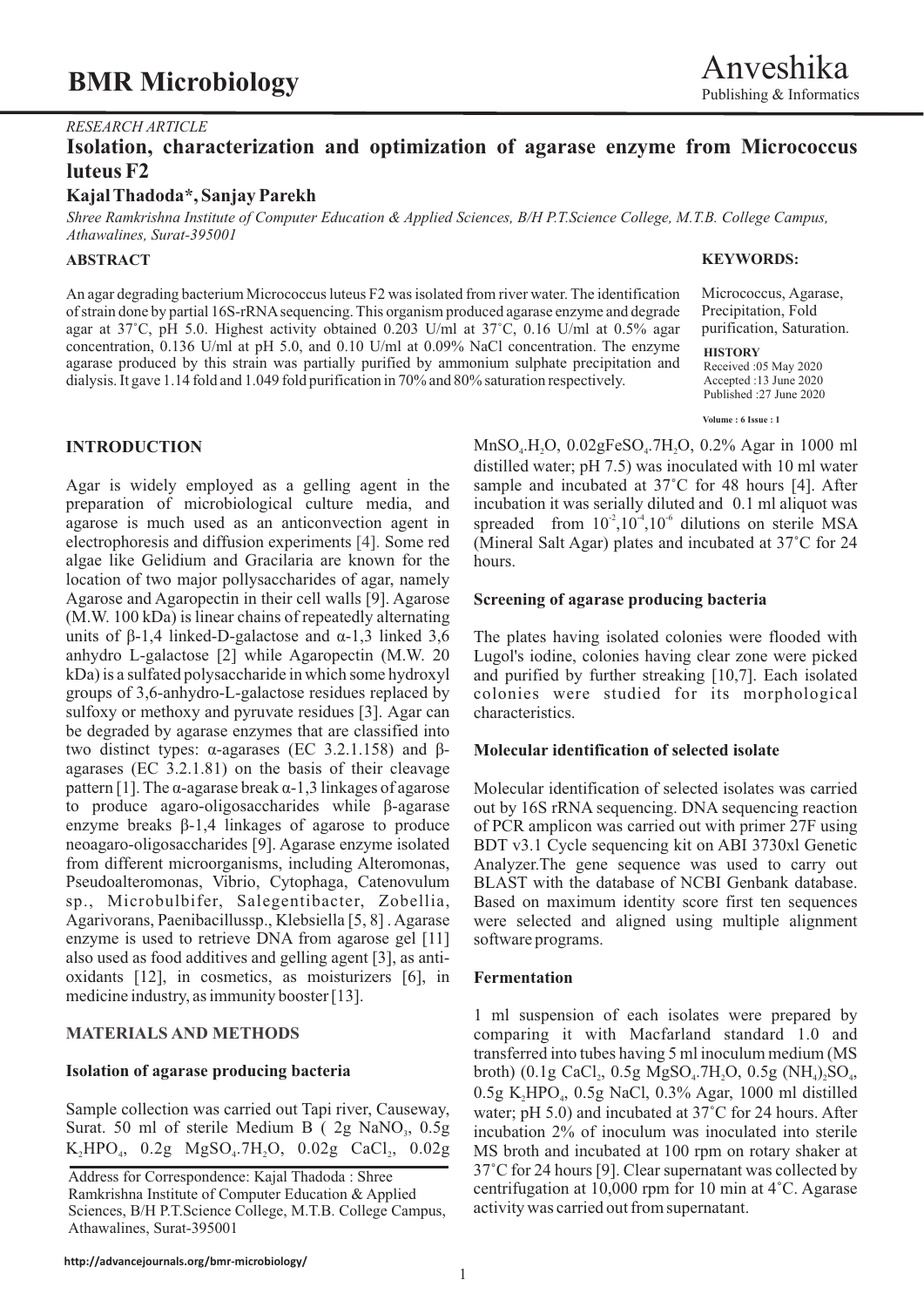The agarase activity was assayed by DNSA (3,5- 80% saturation were calmly added to the separate tubes Dinitrosalicylic acid) method using D-galactose as having supernatant by constant stirring for an hour, standard standard galactose stock solution  $(0.5 \text{ mg/ml})$  incubated overnight at 4°C. After this, the blackishstandard. Standard galactose stock solution (0.5 mg/ml) prepared in deionised water. 1 ml of enzyme (culture brown sticky precipitates were collected by supernatant) was mixed with 2 ml of  $0.25\%$  agar solution centrifugation at 10,000 rpm for 10 min at 4°C. in deionised water, incubated at 37°C for 15 min. After Precipitates were dissolved into 1 ml of 20 mM Tris-HCl incubation, 2 ml of DNSA reagent was added and boiled buffer (pH 7.0). Enzyme activity was measured before for 5 min at boiling waterbath. 1 ml of 40% Rochelle salt and after precipitation by DNSA method and fold solution was added and cooled down to room purification was calculated [9]. temperature and optical densiy was taken by using UVvis spectrophotometer at 540 nm against blank. 1 Unit of **Dialysis** enzyme activity is the amount of enzyme that released 1 µmol reducing sugar (D-galactose) per minute from agar The precipitated enzyme in 20 mM Tris-HCl (pH 7.0)

2% inoculum was inoculated into sterile MS broth. Each flask labelled with different temperature such as 20°C, **Measurement of Protein content** 30°C, 37°C, 45°C, 55°C. Five different pH taken were 5.0, 6.0, 7.0, 8.0, 9.0. pH of each tube was set by using Total protein content of culture supernatant was sterile 1M NaOH solution or 10% tartaric acid. Various measured by Folin-Lowry's method. To calculate total agar concentration such as  $0.1\%$ ,  $0.2\%$ ,  $0.3\%$ ,  $0.4\%$ , protein, Bovine serum albumin standard was used [10]. 0.5%. Varying concentration of NaCl such as  $0.01\%$ , The concentration of BSA stock solution was 200  $\mu$ g/ml, 0.03%, 0.05%, 0.07%, 0.09% were taken. Each flask it was prepared in deionised water. incubated at 100 rpm on rotary shaker for 48 hours. After incubation, clear supernatant of each tube was collected **RESULTS** by centrifugation at 10,000 rpm for 10 min at 4°C. Enzyme activity and protein were measured by DNSA **Isolation and screening of agarase producers** method &Folin-Lowry's method respectively.

100 ml of sterile MS broth was inoculated with 2 ml isolate showing zone of clearence was named as F2 was exponential growth phase culture and incubated on selected and it's morphological & colonical rotary shaker at 100 rpm at 37°C for 48 hours. After it, the characteristics were notedown (Table 1). broth was centrifuged at 10,000 rpm for 10 min at 4°C to

**Agarase activity assay** remove cell and residual agar gel. The clearsupernatant was collected, solid ammonium sulphate at 70% and and after precipitation by DNSA method and fold

substrate under standard assay conditions [7,9]. buffer was dialysed against same buffer with 1:500 dilution into deionised water, and kept overnight at 4°C. **Optimization of culture condition** After dialysis, the enzyme activity was checked and protein content also measured.

Isolates obtained from MSA medium were screened for **Partial purification of agarase** agarage agarase production. Screening was done by flooding the plate with lugol's iodine that form clear zone around the Ammonium sulphate precipitation colonies while leave the other area into bluish-violet in color. Figure 1 shown the isolation and screening. The



Figure 1. Isolation & Screening of agarase producers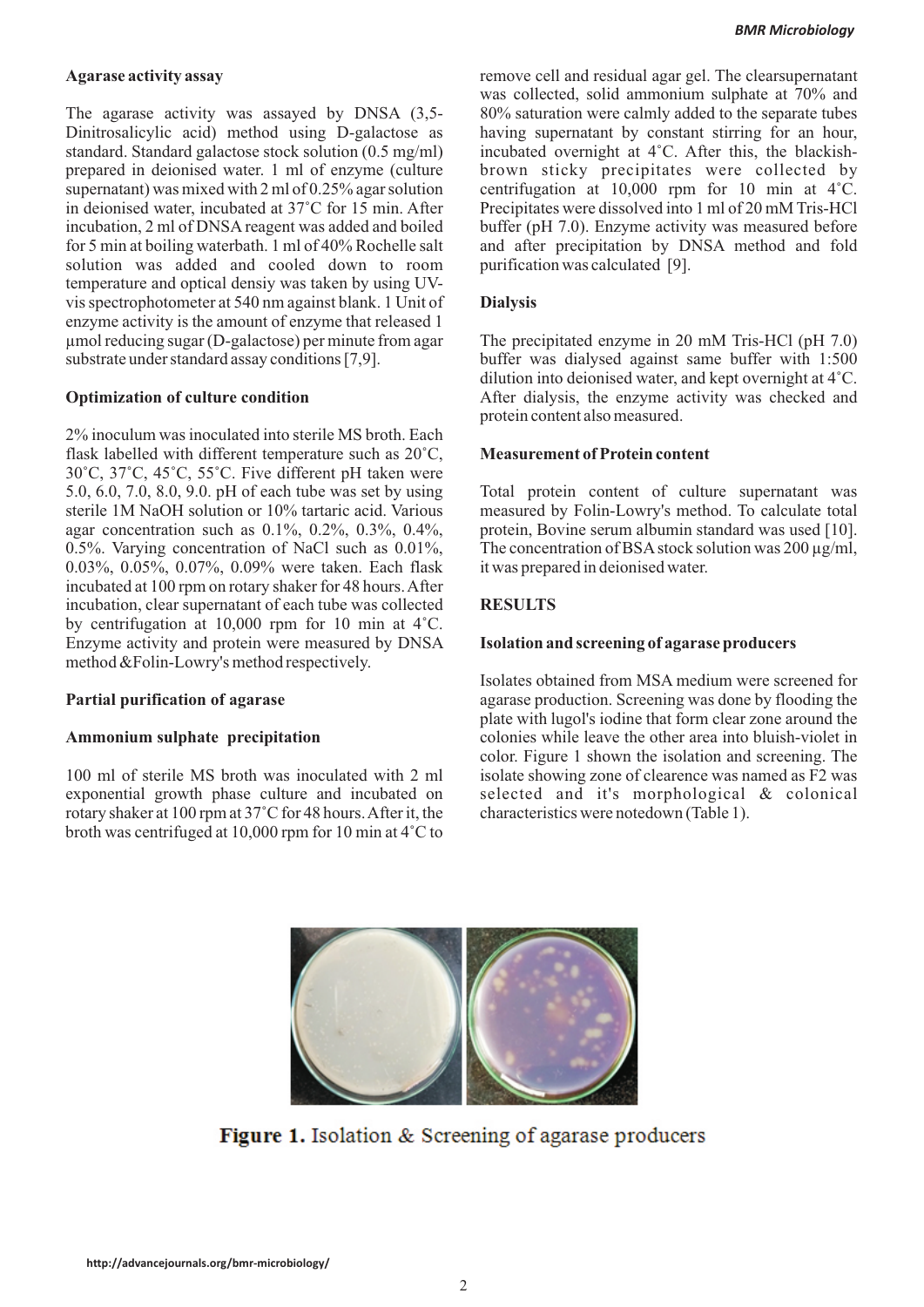| <b>Character</b> | <b>Result</b> |
|------------------|---------------|
| Size             | Intermediate  |
| Shape            | Circular      |
| Edge             | Entire        |
| Elevation        | Raised        |
| Texture          | Smooth        |
| Consistency      | Wet           |
| Opacity          | Translucent   |
| Pigmentation     | Yellow        |
| Gram reaction    | Gram positive |
| Morphology       | Cocci         |

**Table 1.** Morphological & Colonical characteristics of isolate F2.



# Figure: 2 Evolutionary relationship of taxa



**Figure : 3** Effect of incubation temperature on agarase production.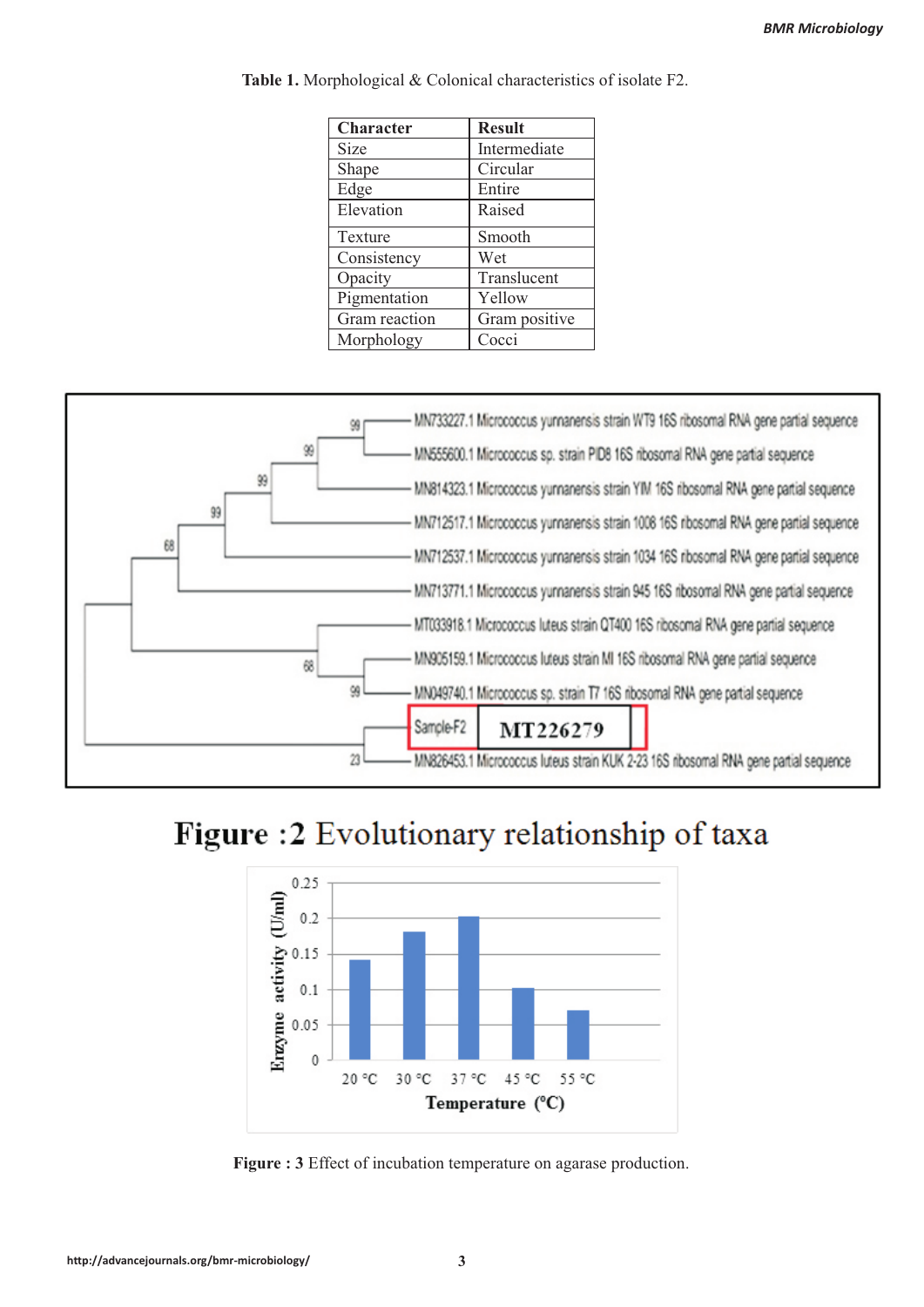

**Figure : 4** Effect of pH on agarase production.



**Figure : 5** Effect of agar concentration on agarase production.



**Figure : 6** Effect of NaCl concentration on agarase production.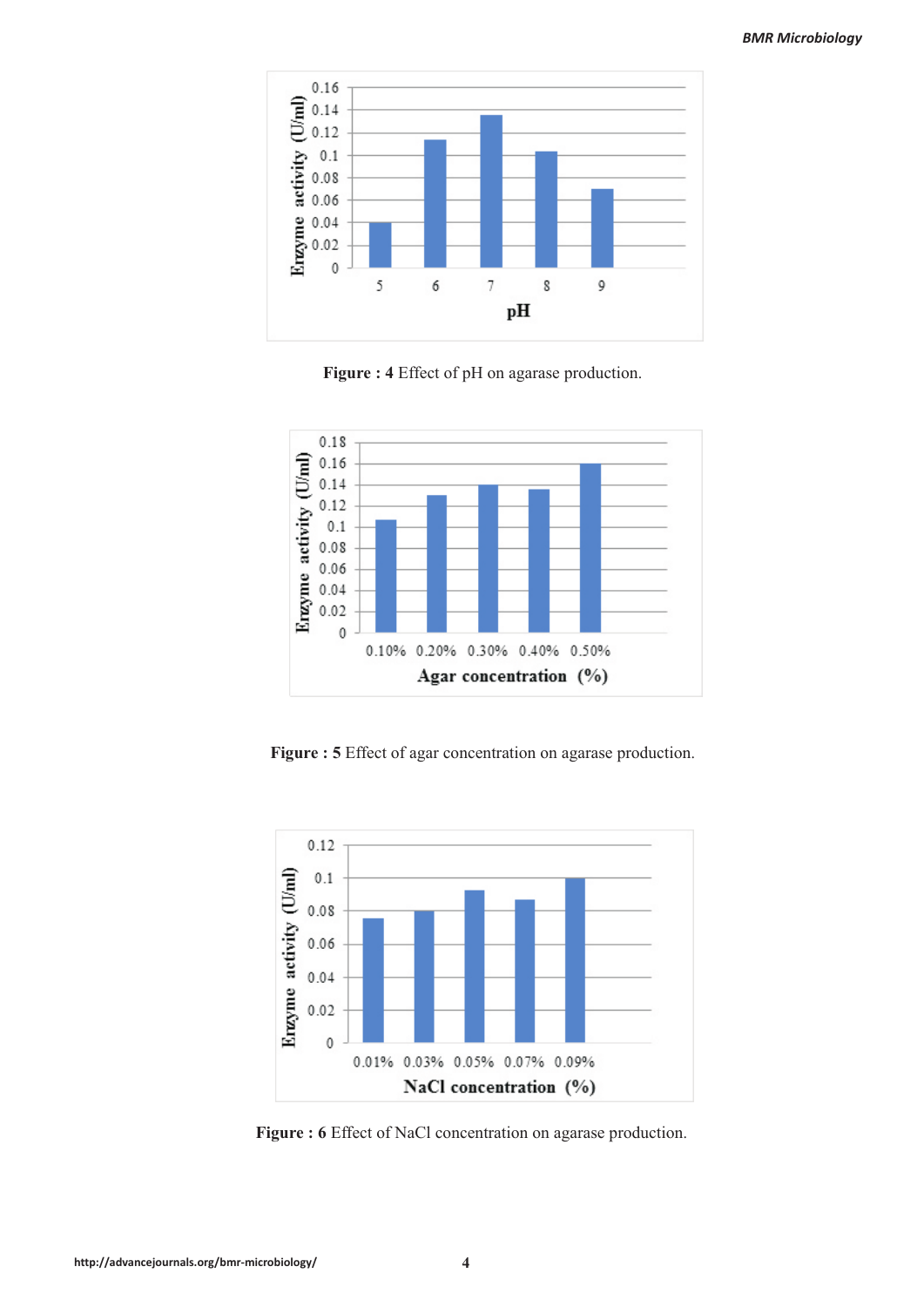By performing the 16S-rRNA sequencing by Sanger The specific activity of enzyme with 70% saturation was dideoxy sequencing method, the selected isolate no.F2 2.07 U/mg and fold purification and % yield were 1.14  $\&$ obtained from river water was identified as Micrococcus 13.7% respectively.The specific activity of enzyme with luteus using BLAST tool of NCBI. The genomic DNA of 80% saturation was 1.90 U/mg and fold purification and Micrococcus luteus contain 678 bp. The partial sequence % yield were 1.04 & 16.22% respectively. After dialysis of Micrococcus luteus F2 has been submitted to NCBI the fold purification was increased in case of 80% with accession no. MT226279. The phylogenetic tree saturation while it decreased in 70% saturated enzyme. reveals the evolutionary relationship of taxa (Figure 2). After dialysis the fold purification of 70% & 80%

The isolate F2 identified as Micrococcus luteus shown agarase activity 0.44 U/ml after 24 hour of submerged **DISCUSSIONS** fermentation while it shown specific activity about 5.5

Different parameters were optimized for agarase extracellular agarase enzyme. The production of agarase production by submerged fermentation. was fluctuated by changes in temperature, pH, agar

In this study, agarase production was carried out at the optimum agar concentration required for hihgest various temperature and indicated that incubation activity was 0.5%. As agar concentration increased the temperature affect the production of agarase, the enzyme agarase production and cell growth also increased but the activity at different temperature was recorded and shown gel strength of medium was proportional to the agar that the given isolate F2 shown maximum enzyme concentration. Parasher and kumar (2019) used 1.5% and activity 0.203 U/ml at 37ºC temperature. Above 37 ºC the 2.0% agar concentration for optimization but at this enzyme activity decreased that indicated that agarase much concentration the gel structure formed and become enzyme may denature above 45 °C (figure 3). more difficult for organisms to grow. The optimum

pH of the medium highly affects the product stability the selected isolate was grown in medium with different pH **CONCLUSION** ranging from 5.0-9.0, the highest enzyme activity was found 0.136 U/ml at pH-7.0 indicated that the optimum The isolate producing maximum agarase production was pH for agarase production by Micrococcus luteus was 7.0 Micrococcus luteus which identified by 16S-rRNA pH (figure 4). Sequencing. The optimum condition for agarase

The effect of agar concentration from  $0.1\%$ -0.5% was  $0.5\%$ . The optimum NaCl concentration was 0.9%. This studied on agarase production. The maximum activity information provides the ideal medium composition for was found 0.16 U/ml at agar concentration 0.5% (figure higher production of agarase by this bacterium. The 5). partial purification of agarase by ammonium sulphate

The effect of salinity on growth and product stability was saturation. After dialysis the fold purification increased observed. NaCl concentration ranging from 0.01%- to 1.35 fold in 80% saturation. 0.09%, the maximum agarase activity found was 0.10 U/ml at 0.09% NaCl concentration (figure 6). **REFERENCES**

Purification of agarase enzyme was carried out by enzymes. Appl. Microbiol. Biotechnol. 94: 917-930. ammonium sulphate precipitation and dialysis methods.

**Molecular identification of isolate F2** 70% and 80% saturation of crude enzyme were carried out then both the concentrated enzymes were dialysed. saturated enzymes were 1.094 and 1.35 respectively. **Agarase activity assay** Total protein content was measured by Folin-Lowry's method.

U/mg. An agar degrading microorganism isolated from river water which was identified as Micrococcus luteus. It was **Optimization of culture condition** gram positive cocci, aerobic, nonmotile and yellow pigmented organisms which degraded agar by concentration and NaCl concentration. Mostly agarase **Effect of incubation temperature** enzyme shown its activity between 5-9 pH. This agarase from Micrococcus luteus also shown optimum pH at 7.0. temperature was 37ºC as the temperature icreased to **Effect of pH** 45<sup>°</sup>C and 55<sup>°</sup>C the agarase activity decreased due to structural deformality.

production by this strain was examined. The optimum **Effect of agar concentration** temperature and pH determined were 37 °C and 7.0 pH respectively. The optimum substrate concentration was precipitation shows the %yield was 13.7% in 70% **Effect of NaCl concentration** saturation saturation and 16.22% in 80% saturation. The fold purification was 1.14 in 70% saturation and 1.049 in 80%

**Partial purification of agarase enzyme** [1]. Chi WJ, Chang YK, Hong SK. 2012. Agar degradation by microorganisms and agar-degrading